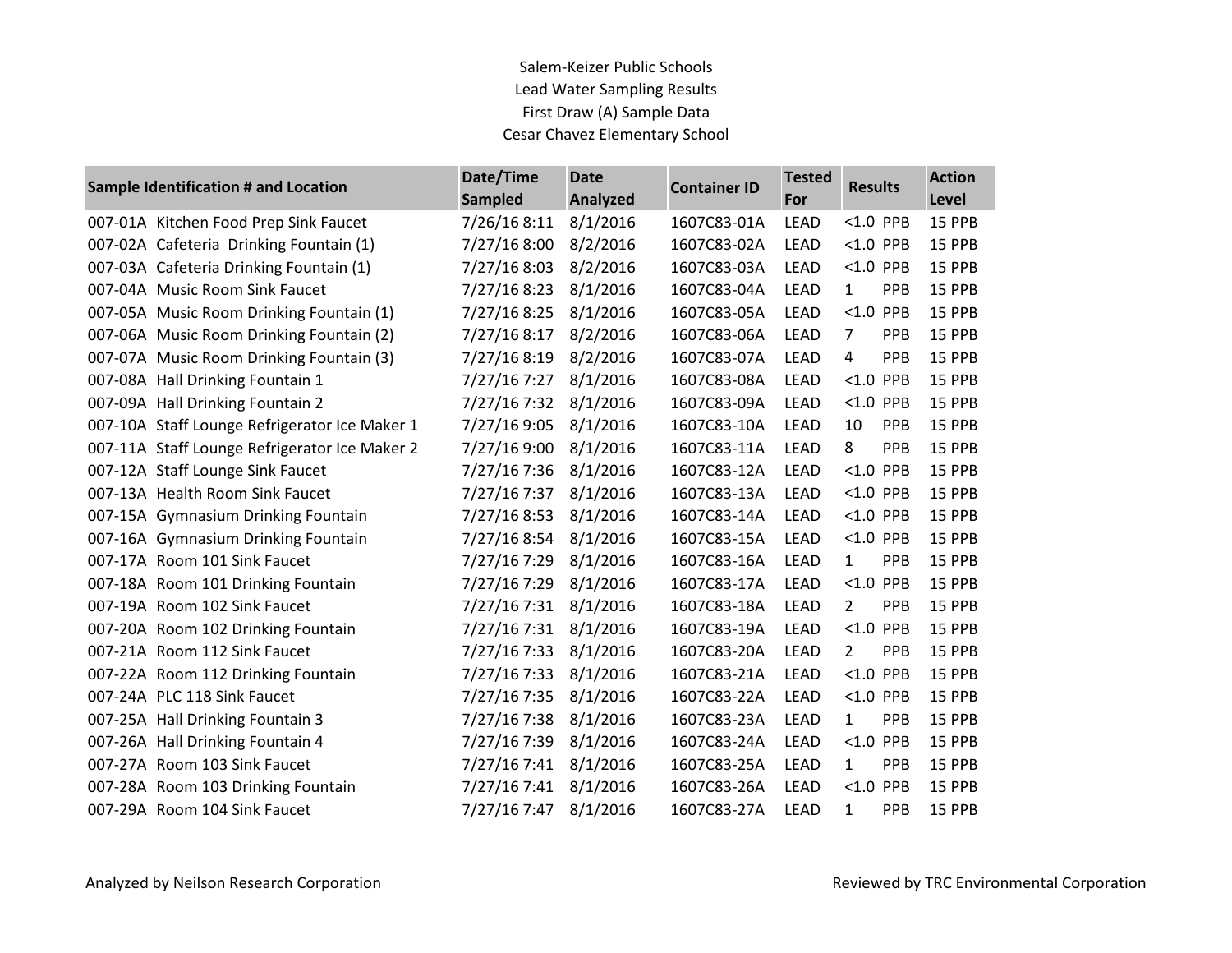| 007-30A Room 104 Drinking Fountain     | 7/27/16 7:47 | 8/2/2016 | 1607C83-28A | LEAD        | $< 1.0$ PPB                  | 15 PPB |
|----------------------------------------|--------------|----------|-------------|-------------|------------------------------|--------|
| 007-31A Room 110 Sink Faucet           | 7/27/16 7:44 | 8/1/2016 | 1607C83-29A | <b>LEAD</b> | $< 1.0$ PPB                  | 15 PPB |
| 007-32A Room 110 Drinking Fountain     | 7/27/16 7:44 | 8/2/2016 | 1607C83-30A | <b>LEAD</b> | $< 1.0$ PPB                  | 15 PPB |
| 007-33A Room 109 Sink Faucet           | 7/27/16 7:49 | 8/1/2016 | 1607C83-31A | LEAD        | $< 1.0$ PPB                  | 15 PPB |
| 007-34A Room 109 Drinking Fountain     | 7/27/16 7:49 | 8/2/2016 | 1607C83-32A | <b>LEAD</b> | $< 1.0$ PPB                  | 15 PPB |
| 007-35A Room 105 Sink Faucet           | 7/27/16 7:52 | 8/1/2016 | 1607C83-33A | LEAD        | $< 1.0$ PPB                  | 15 PPB |
| 007-36A Room 105 Drinking Fountain     | 7/27/16 7:52 | 8/2/2016 | 1607C83-34A | <b>LEAD</b> | $< 1.0$ PPB                  | 15 PPB |
| 007-37A Room 108 Sink Faucet           | 7/27/16 7:54 | 8/1/2016 | 1607C83-35A | <b>LEAD</b> | $\overline{2}$<br><b>PPB</b> | 15 PPB |
| 007-38A Room 108 Drinking Fountain     | 7/27/16 7:54 | 8/2/2016 | 1607C83-36A | <b>LEAD</b> | $< 1.0$ PPB                  | 15 PPB |
| 007-39A Room 106 Sink Faucet           | 7/27/16 8:00 | 8/1/2016 | 1607C83-37A | <b>LEAD</b> | $< 1.0$ PPB                  | 15 PPB |
| 007-40A Room 106 Drinking Fountain     | 7/27/16 8:00 | 8/2/2016 | 1607C83-38A | <b>LEAD</b> | $< 1.0$ PPB                  | 15 PPB |
| 007-41A Room 107 Sink Faucet           | 7/27/16 7:57 | 8/1/2016 | 1607C83-39A | <b>LEAD</b> | $< 1.0$ PPB                  | 15 PPB |
| 007-42A Room 108 Drinking Fountain     | 7/27/16 7:57 | 8/2/2016 | 1607C83-40A | <b>LEAD</b> | $< 1.0$ PPB                  | 15 PPB |
| 007-43A Room 210 Sink Faucet           | 7/27/16 8:40 | 8/1/2016 | 1607C83-41A | LEAD        | $< 1.0$ PPB                  | 15 PPB |
| 007-44A Room 210 Drinking Fountain     | 7/27/16 8:40 | 8/2/2016 | 1607C83-42A | <b>LEAD</b> | $< 1.0$ PPB                  | 15 PPB |
| 007-45A Room 209 Sink Faucet           | 7/27/16 8:42 | 8/1/2016 | 1607C83-43A | <b>LEAD</b> | $< 1.0$ PPB                  | 15 PPB |
| 007-46A Room 209 Drinking Fountain     | 7/27/16 8:42 | 8/2/2016 | 1607C83-44A | LEAD        | $< 1.0$ PPB                  | 15 PPB |
| 007-47A Room 211 Sink Faucet           | 7/27/16 8:45 | 8/1/2016 | 1607C83-45A | <b>LEAD</b> | $< 1.0$ PPB                  | 15 PPB |
| 007-48A Room 211 Drinking Fountain     | 7/27/16 8:45 | 8/2/2016 | 1607C83-46A | LEAD        | $< 1.0$ PPB                  | 15 PPB |
| 007-49A Room 208 Drinking Fountain     | 7/27/16 8:48 | 8/1/2016 | 1607C83-47A | <b>LEAD</b> | $\mathbf{1}$<br>PPB          | 15 PPB |
| 007-50A Room 208 Sink Faucet           | 7/27/16 8:48 | 8/2/2016 | 1607C83-48A | <b>LEAD</b> | $< 1.0$ PPB                  | 15 PPB |
| 007-51A PLC 211 Refrigerator Ice Maker | 7/27/16 8:50 | 8/2/2016 | 1607C83-49A | LEAD        | 5<br>PPB                     | 15 PPB |
| 007-52A PLC 211 Sink Faucet            | 7/27/16 8:50 | 8/1/2016 | 1607C83-50A | <b>LEAD</b> | $\mathbf{1}$<br><b>PPB</b>   | 15 PPB |
| 007-53A Room 212 Sink Faucet           | 7/27/16 8:54 | 8/1/2016 | 1607C83-51A | LEAD        | $\overline{2}$<br>PPB        | 15 PPB |
| 007-54A Room 212 Drinking Fountain     | 7/27/16 8:54 | 8/2/2016 | 1607C83-52A | LEAD        | $< 1.0$ PPB                  | 15 PPB |
| 007-55A Room 213 Sink Faucet           | 7/27/16 8:56 | 8/1/2016 | 1607C83-53A | <b>LEAD</b> | $\overline{2}$<br><b>PPB</b> | 15 PPB |
| 007-56A Room 213 Drinking Fountain     | 7/27/16 8:56 | 8/2/2016 | 1607C83-54A | LEAD        | <1.0 PPB                     | 15 PPB |
| 007-57A Room 207 Sink Faucet           | 7/27/16 8:58 | 8/1/2016 | 1607C83-55A | <b>LEAD</b> | <b>PPB</b><br>$\mathbf{1}$   | 15 PPB |
| 007-58A Room 207 Drinking Fountain     | 7/27/16 8:58 | 8/2/2016 | 1607C83-56A | <b>LEAD</b> | $< 1.0$ PPB                  | 15 PPB |
|                                        |              |          |             |             |                              |        |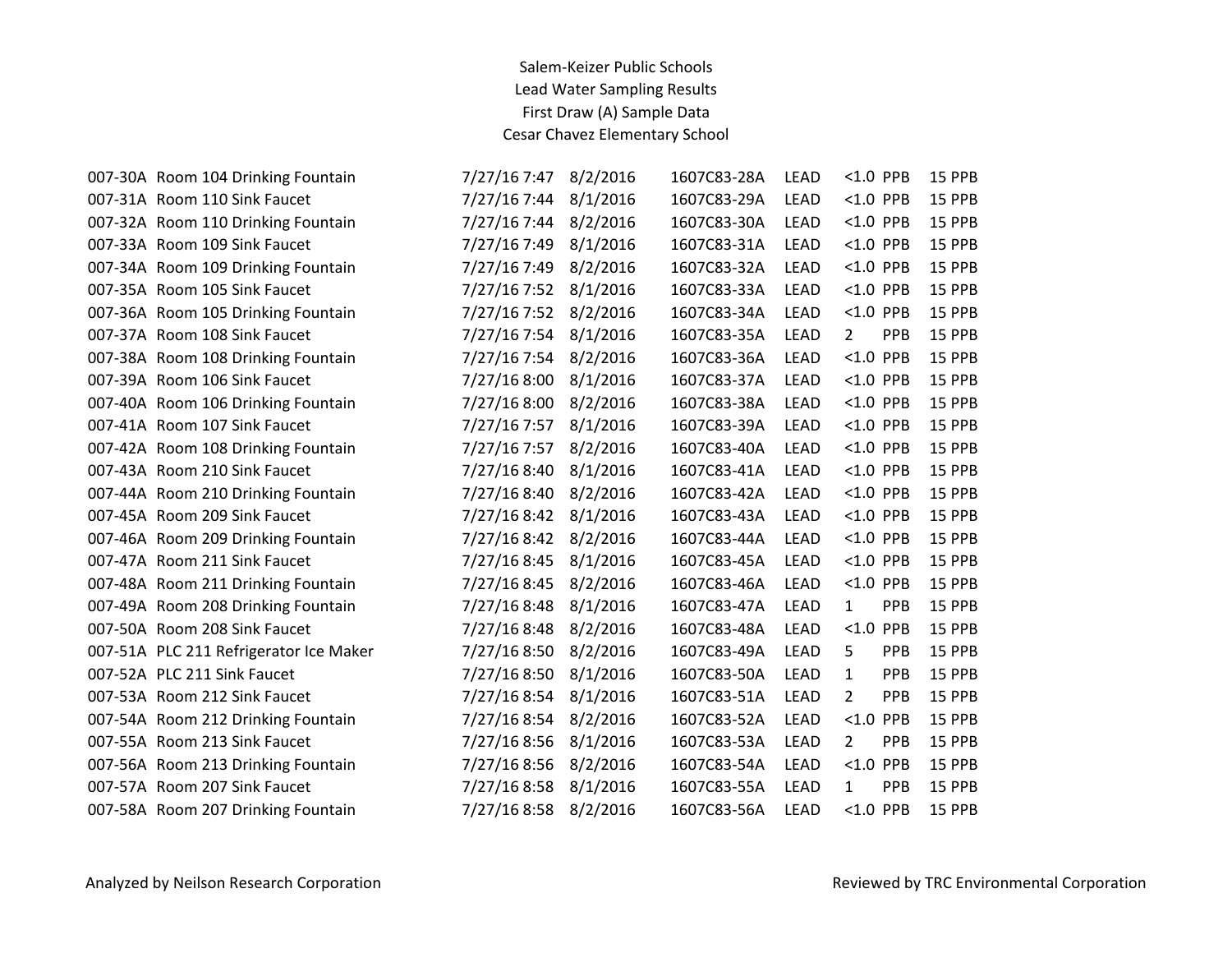| 007-59A Room 206 Sink Faucet           | 7/27/16 9:02 | 8/1/2016 | 1607C83-57A | LEAD        | 3              | <b>PPB</b> | <b>15 PPB</b> |
|----------------------------------------|--------------|----------|-------------|-------------|----------------|------------|---------------|
| 007-60A Room 206 Drinking Fountain     | 7/27/16 9:02 | 8/2/2016 | 1607C83-58A | LEAD        | $< 1.0$ PPB    |            | <b>15 PPB</b> |
| 007-61A PLC 206 Refrigerator Ice Maker | 7/27/16 9:07 | 8/2/2016 | 1607C83-59A | LEAD        | 14             | <b>PPB</b> | <b>15 PPB</b> |
| 007-62A PLC 206 Sink Faucet            | 7/27/16 9:07 | 8/1/2016 | 1607C83-60A | LEAD        | $< 1.0$ PPB    |            | 15 PPB        |
| 007-63A Hall Drinking Fountain 5       | 7/27/16 9:04 | 8/1/2016 | 1607C83-61A | LEAD        | $< 1.0$ PPB    |            | <b>15 PPB</b> |
| 007-64A Hall Drinking Fountain 6       | 7/27/16 9:05 | 8/2/2016 | 1607C83-62A | LEAD        | $< 1.0$ PPB    |            | <b>15 PPB</b> |
| 007-65A Room 214 Sink Faucet           | 7/27/16 9:12 | 8/1/2016 | 1607C83-63A | LEAD        | $\overline{2}$ | <b>PPB</b> | <b>15 PPB</b> |
| 007-66A Room 244 Drinking Fountain     | 7/27/16 9:12 | 8/2/2016 | 1607C83-64A | <b>LEAD</b> | $< 1.0$ PPB    |            | <b>15 PPB</b> |
| 007-67A Room 215 Sink Faucet           | 7/27/16 9:15 | 8/1/2016 | 1607C83-65A | LEAD        | $< 1.0$ PPB    |            | <b>15 PPB</b> |
| 007-68A Room 215 Drinking Fountain     | 7/27/16 9:15 | 8/1/2016 | 1607C83-66A | LEAD        | $< 1.0$ PPB    |            | 15 PPB        |
| 007-69A Room 205 Sink Faucet           | 7/27/16 9:14 | 8/1/2016 | 1607C83-67A | LEAD        | $\overline{2}$ | PPB        | 15 PPB        |
| 007-70A Room 205 Drinking Fountain     | 7/27/16 9:14 | 8/1/2016 | 1607C83-68A | LEAD        | $< 1.0$ PPB    |            | <b>15 PPB</b> |
| 007-71A Room 204 Sink Faucet           | 7/27/16 9:17 | 8/2/2016 | 1607C83-69A | LEAD        | $< 1.0$ PPB    |            | 15 PPB        |
| 007-72A Room 204 Drinking Fountain     | 7/27/16 9:17 | 8/2/2016 | 1607C83-70A | LEAD        | $< 1.0$ PPB    |            | <b>15 PPB</b> |
| 007-73A LRC 203 Sink Faucet            | 7/27/16 9:20 | 8/1/2016 | 1607C83-71A | LEAD        | $< 1.0$ PPB    |            | <b>15 PPB</b> |
| 007-74A LRC 203 Drinking Fountain      | 7/27/16 9:20 | 8/1/2016 | 1607C83-72A | LEAD        | $< 1.0$ PPB    |            | <b>15 PPB</b> |
| 007-75A Hall Drinking Fountain 7       | 7/27/16 9:23 | 8/1/2016 | 1607C83-73A | LEAD        | $< 1.0$ PPB    |            | <b>15 PPB</b> |
| 007-76A Hall Drinking Fountain 8       | 7/27/16 9:24 | 8/1/2016 | 1607C83-74A | <b>LEAD</b> | 2              | <b>PPB</b> | <b>15 PPB</b> |

EPA Action Level for Lead in Schools is 20 PPB

SKPS Action Level for Lead is 15 PPB

**Highlighted samples are at or exceed the Salem-Keizer Public Schools (SKPS) Action Level**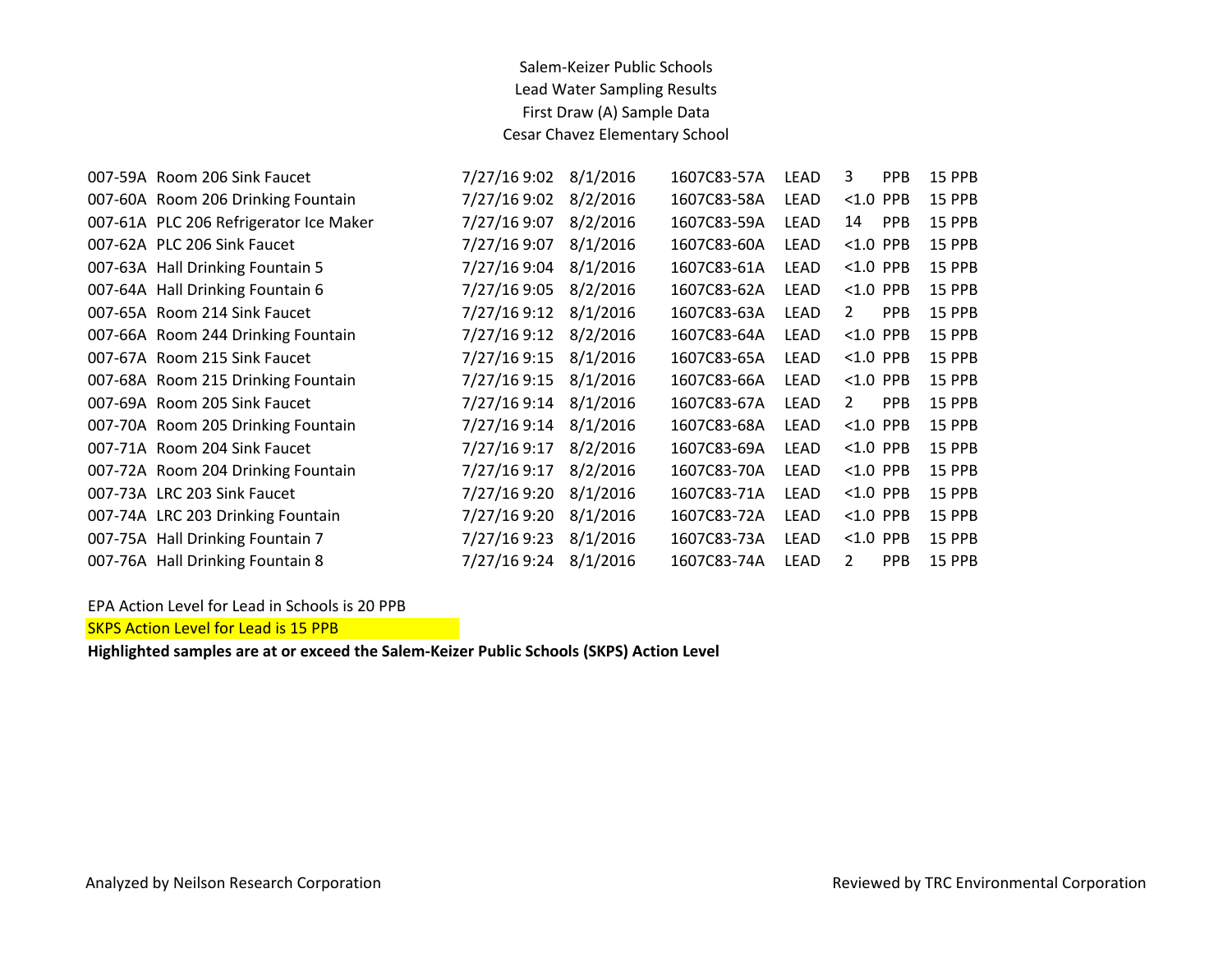| Sample Identification # and Location   | Date/Time<br><b>Sampled</b> | Date<br>Analyzed | <b>Container ID</b> | <b>Tested</b> | <b>Results</b> | <b>Action</b><br>Level |
|----------------------------------------|-----------------------------|------------------|---------------------|---------------|----------------|------------------------|
| 007-23A PLC 118 Refrigerator Ice Maker | 9/30/2016 6:20 10/3/2016    |                  | 59711               | _FAD          | PPB            | 15 PPB                 |

EPA Action Level for Lead in Schools is 20 PPB

**SKPS Action Level for Lead is 15 PPB** 

**Highlighted samples are at or exceed the Salem-Keizer Public Schools (SKPS) Action Level**